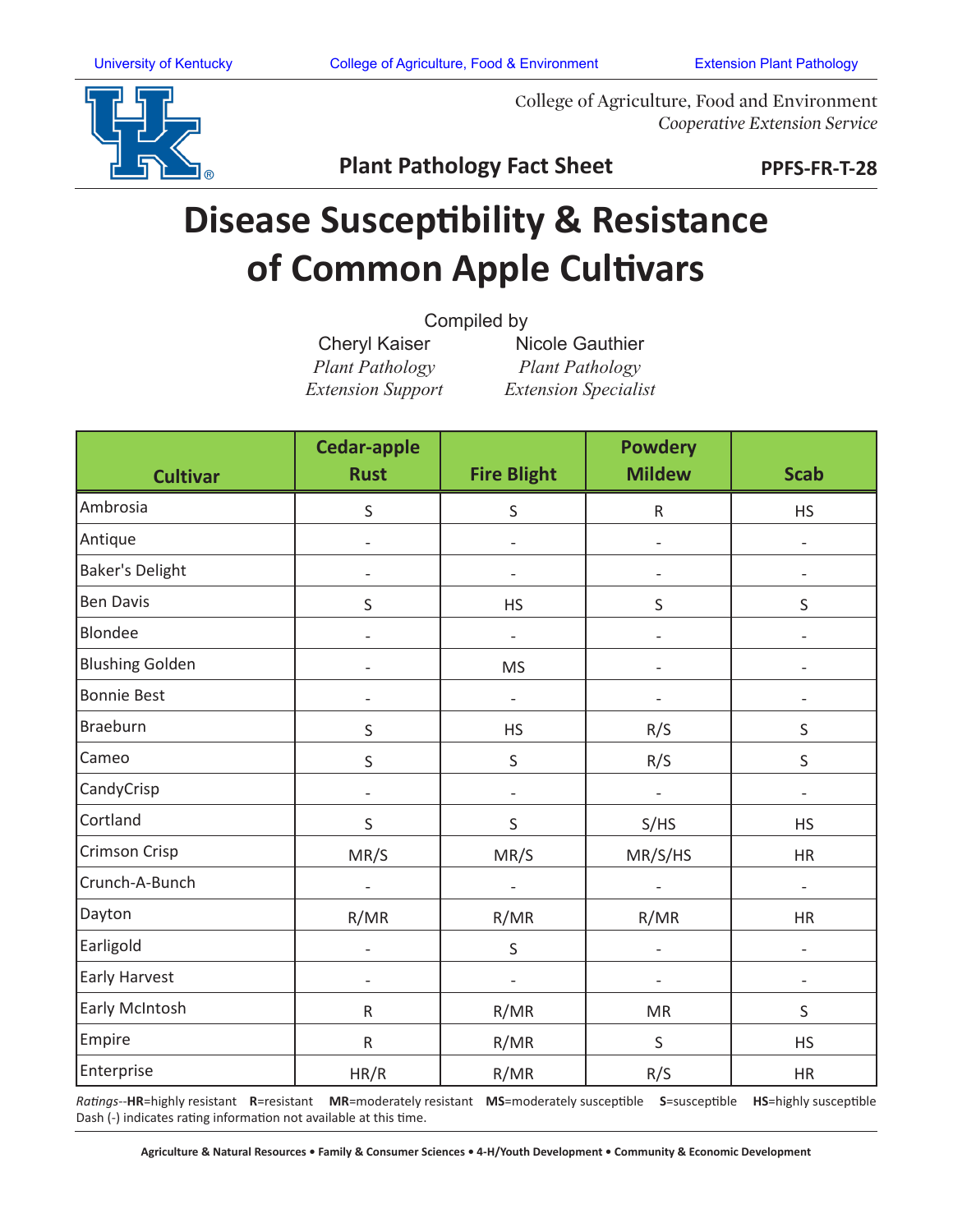| <b>Cultivar</b>           | <b>Cedar-apple</b><br><b>Rust</b> | <b>Fire Blight</b>       | <b>Powdery</b><br><b>Mildew</b> | <b>Scab</b>              |
|---------------------------|-----------------------------------|--------------------------|---------------------------------|--------------------------|
| EverCrisp                 |                                   |                          |                                 |                          |
| Florina or Querina        | <b>HS</b>                         | <b>MR</b>                | <b>MR</b>                       | $\mathsf{R}$             |
| Freedom                   | HR/R                              | MR/MS/S                  | ${\sf R}$                       | <b>HR</b>                |
| Fuji                      | HR/R                              | MR/MS/HS                 | R                               | $\mathsf S$              |
| Gala                      | R/S                               | <b>HS</b>                | <b>MS</b>                       | S/HS                     |
| Ginger Gold               | <b>HS</b>                         | <b>HS</b>                | $\sf S$                         | HS                       |
| Golden (Yellow) Delicious | S/HS                              | MS/S                     | S/HS                            | $\sf S$                  |
| Gold Rush                 | R/S/HS                            | R/MR                     | R/S/HS                          | HR/S                     |
| <b>Granny Smith</b>       | ${\sf R}$                         | <b>HS</b>                | <b>HS</b>                       | S/HS                     |
| Grimes Golden             | $\mathsf R$                       | $\sf S$                  | MR                              | $\mathsf{R}$             |
| Honey Crisp               | S                                 | R/MR                     | $\mathsf S$                     | <b>MR</b>                |
| Idared                    | S/HS                              | S/HS                     | $\sf S$                         | $\mathsf S$              |
| Jerseymac                 | HR                                | $\mathsf S$              | $\sf S$                         | <b>HS</b>                |
| Jonafree                  | $\sf S$                           | R/MS/S                   | ${\sf R}$                       | HR/R                     |
| Jonagold                  | R/S                               | <b>HS</b>                | $\sf S$                         | S/HS                     |
| Jonamac                   | ${\sf R}$                         | $\sf S$                  | $\sf S$                         | $\mathsf S$              |
| Jonathan                  | S/HS                              | <b>HS</b>                | <b>HS</b>                       | $\mathsf S$              |
| <b>King David</b>         | $\overline{\phantom{0}}$          | $\overline{\phantom{0}}$ | $\overline{a}$                  |                          |
| Law Rome                  |                                   |                          |                                 |                          |
| Liberty                   | ${\sf R}$                         | R/MR                     | ${\sf R}$                       | <b>HR</b>                |
| Lodi                      | <b>HS</b>                         | <b>HS</b>                | ${\sf R}$                       | $\sf S$                  |
| Ludacrisp                 | $\qquad \qquad \blacksquare$      |                          |                                 |                          |
| Macfree                   | HR/S                              | R/MR                     | MR/S                            | HR/R                     |
| McIntosh                  | HR                                | MS/S                     | MR/S                            | HS                       |
| Melrose/Melrouge          | $\qquad \qquad \blacksquare$      | $\sf S$                  | $\sf S$                         | S                        |
| <b>Mollies Delicious</b>  | $\qquad \qquad \blacksquare$      | $\sf S$                  |                                 | $\sf S$                  |
| Mutsu (Crispin)           | $\sf S$                           | <b>HS</b>                | S/HS                            | HS                       |
| Nittany                   | $\qquad \qquad \blacksquare$      | <b>HS</b>                | ${\sf R}$                       | $\overline{\phantom{a}}$ |
| Northern Spy              | $\sf S$                           | R/S                      | $\sf S$                         | $\sf S$                  |
| Nova Easygro              | <b>HR</b>                         | ${\sf R}$                |                                 | HR/R                     |
| Nova Spy                  | $\overline{\phantom{0}}$          | $\overline{\phantom{0}}$ | ${\sf MR}$                      | ${\sf R}$                |

*Ratings*--**HR**=highly resistant **R**=resistant **MR**=moderately resistant **MS**=moderately susceptible **S**=susceptible **HS**=highly susceptible Dash (-) indicates rating information not available at this time.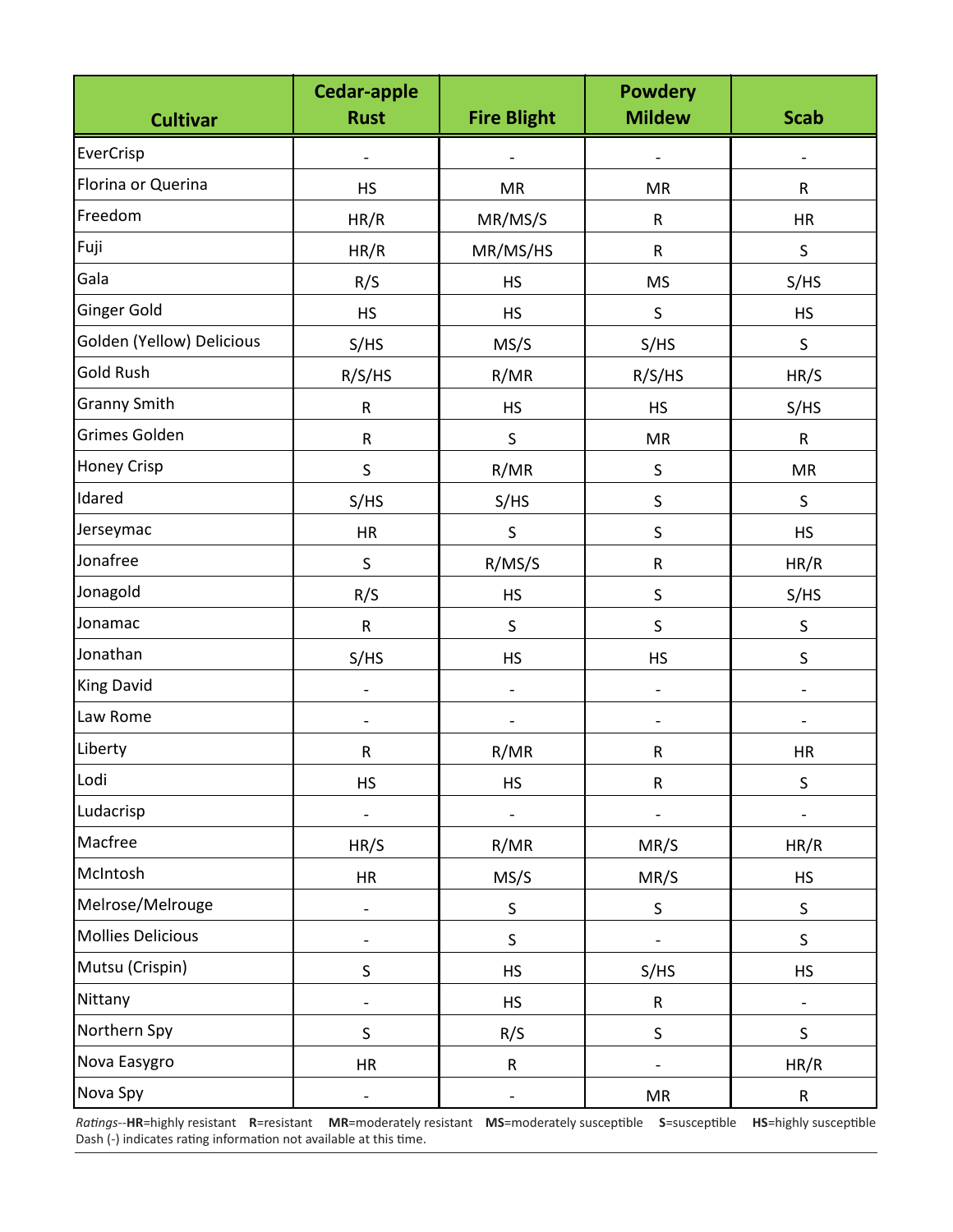| <b>Cultivar</b>         | <b>Cedar-apple</b><br><b>Rust</b> | <b>Fire Blight</b>           | <b>Powdery</b><br><b>Mildew</b> | <b>Scab</b>              |
|-------------------------|-----------------------------------|------------------------------|---------------------------------|--------------------------|
| Paulared                | $\mathsf R$                       | <b>HS</b>                    | MR/S                            | R/S                      |
| Pink Lady (Cripps Pink) | $\overline{\phantom{0}}$          | <b>HS</b>                    | ${\sf R}$                       | <b>HS</b>                |
| Pixie Crunch            |                                   |                              | $\qquad \qquad \blacksquare$    | HR/R                     |
| Polly Eades             |                                   |                              |                                 |                          |
| Prima                   | $\sf S$                           | R/MR                         | R                               | <b>HR</b>                |
| Priscilla               | HR/R                              | HR/R/MR                      | R/MR                            | HR/R                     |
| Pristine                | $\sf S$                           | R/S                          | R/S                             | <b>HR</b>                |
| Quinte                  | $\sf S$                           | HR/S                         | $\sf S$                         | S                        |
| <b>Razor Russet</b>     | $\qquad \qquad \blacksquare$      |                              |                                 |                          |
| <b>Red Delicious</b>    | <b>HR</b>                         | R/MR                         | R/MR                            | $\mathsf S$              |
| Red Fuji                | $\frac{1}{2}$                     | <b>MR</b>                    | $\overline{\phantom{a}}$        | $\overline{\phantom{0}}$ |
| <b>Red June</b>         | $\overline{\phantom{0}}$          |                              |                                 |                          |
| Redfield                |                                   |                              |                                 |                          |
| Redfree                 | HR/R                              | S/MS                         | MR/S                            | <b>HR</b>                |
| Regent                  | $\overline{a}$                    | <b>MS</b>                    |                                 |                          |
| Rome                    | $\qquad \qquad \blacksquare$      | <b>HS</b>                    | HS                              | <b>HS</b>                |
| Rome Beauty             | <b>HS</b>                         | <b>HS</b>                    | $\mathsf S$                     | <b>HS</b>                |
| Rosalee                 | $\qquad \qquad \blacksquare$      | $\qquad \qquad \blacksquare$ |                                 |                          |
| <b>Roxbury Russet</b>   |                                   | ${\sf R}$                    |                                 |                          |
| Ruby Jon                |                                   |                              |                                 |                          |
| RubyMac                 | $\overline{a}$                    |                              |                                 |                          |
| Shizuka                 | $\qquad \qquad \blacksquare$      |                              | $\sf S$                         |                          |
| Sir Prize               | HS                                | HS/S                         | R/MR                            | HR                       |
| Smoothee                | $\sf S$                           | R/MS/HS                      |                                 | $\sf S$                  |
| Spartan                 | ${\sf R}$                         | R/MR                         | ${\sf R}$                       | MR                       |
| Starkspur Earliblaze    | ${\sf R}$                         | $\sf S$                      |                                 | $\sf S$                  |
| Stayman                 | $\sf S$                           | R/MS                         | S/HS                            | HS                       |
| Summerset               | $\overline{\phantom{0}}$          | $\qquad \qquad \blacksquare$ | $\qquad \qquad \blacksquare$    | $\overline{\phantom{0}}$ |
| Sun Fuji                | $\overline{a}$                    | <b>HS</b>                    |                                 |                          |
| Suncrisp                | -                                 | <b>HS</b>                    | <b>MS</b>                       | <b>MS</b>                |
| Sundance                | HR                                | HR/R                         | HR/MR                           | HR                       |

*Ratings*--**HR**=highly resistant **R**=resistant **MR**=moderately resistant **MS**=moderately susceptible **S**=susceptible **HS**=highly susceptible Dash (-) indicates rating information not available at this time.